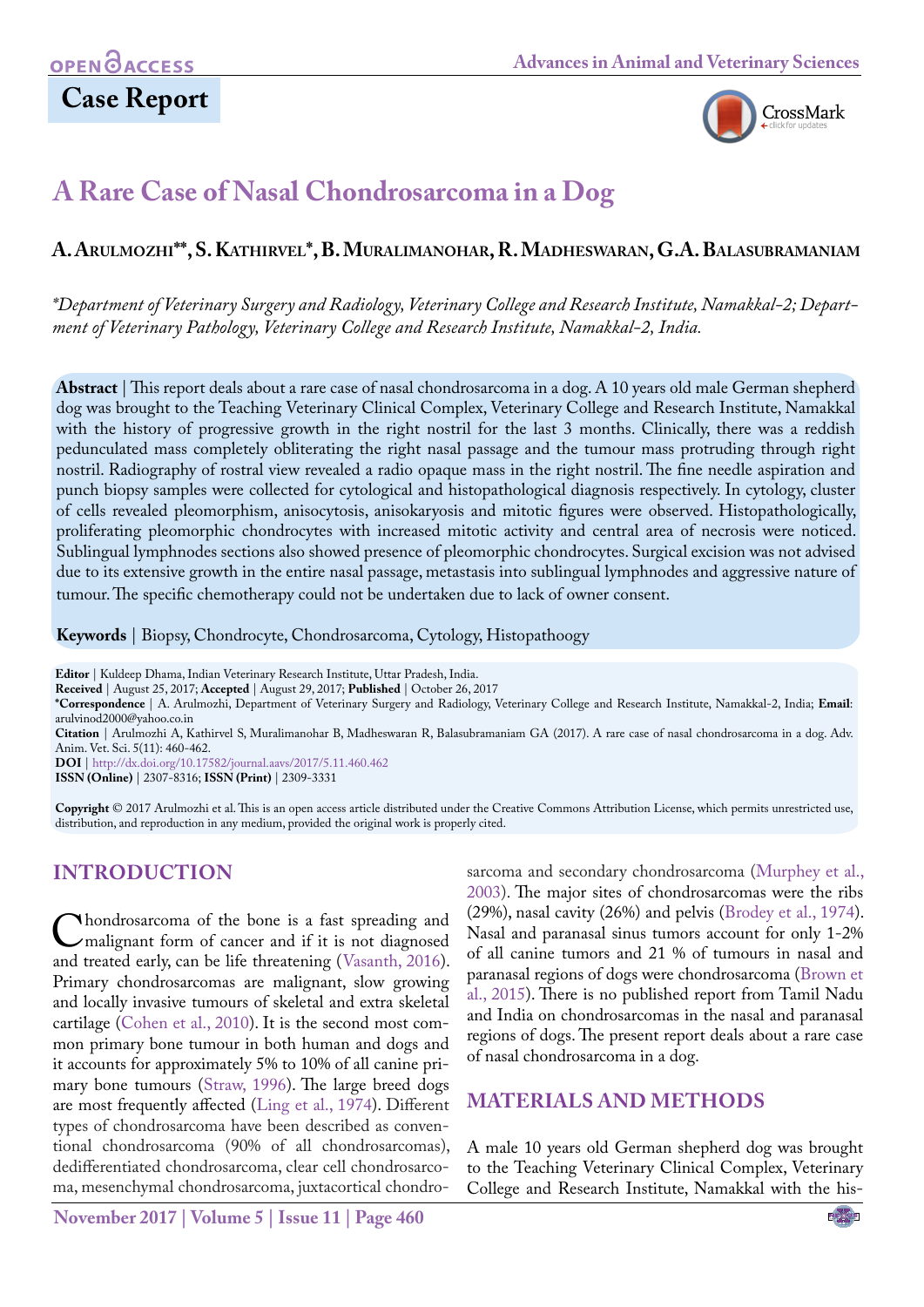## **OPEN GACCESS**

tory of progressive growth in the right nostril for the last 3 months. The dog was clinically examined and blood and serum sample were collected for routine haemogram and serum biochemistry. Radiography was taken to ascertain the extent of the growth and metastasis. A Fine needle aspiration biopsy was collected from the nasal growth for cytological studies. The impression smears from tissue biopsy were stained with Ziehl-Neelsen, Grams and lactophenol cotton blue stain to screen the acid-fast organisms, bacterial and fungal etiology respectively. Punch biopsy samples from nasal and sublingual lymphnodes were preserved in 10% formalin for histopathological examination. The processed tissue specimens were embedded in paraffin and section were cut at 5 micron thickness. The paraffin sections were deparaffinized by using xylene I and II (2 minutes each). Hydration of the tissue sections were made by passing through decreasing concentration of alcohol and water (100%, 90%, 80%,70%) and they were stained with hematoxylin for 5 minutes. Then they were washed in running tap water until the sections becomes "blue" and stain with 1% Eosin Y for 10 minutes. Wash in tap water for 1-5 minutes. Dehydrate the sections in increasing concentration of alcohols and clear in xylene [\(Bancroft and Stevens,](#page-2-7) [1996](#page-2-7)).

## **Results and Discussion**

Clinically, there was a reddish pedunculated mass completely obliterating the right nasal passage and the tumour mass protruding through right nostril [\(Figure 1\)](#page-1-0). Thick mucus discharge from the left nostril, tachypnea, snoring, halitosis, disfigurement of face, epiphora and enlargement of sublingual lymph nodes were noticed.



Figure 1: Reddish pedunculated mass completely obliterating the right nasal passage and protruding through right nostril

<span id="page-1-0"></span>Haemogram revealed normal haematological values *viz.*  Haemoglobin - 14 .8 g/dl, PCV- 42%, RBC count – 7.2  $\propto 10^{6}/$  cu.mm and WBC count -6x10<sup>3</sup>/cu.mm. Likewise, differential leucocyte count and serum biochemical values were also within the normal range. Radiography of rostral

**November 2017 | Volume 5 | Issue 11 | Page 461**

#### **Advances in Animal and Veterinary Sciences**

view exhibited a radio opaque mass (arrow) in the right nostril [\(Figure 2](#page-1-1)). In cytology, cluster of cells (Figure 3) revealed pleomorphism, anisocytosis, anisokaryosis and mitotic figures. Tissue impression smears did not reveal either acid-fast bacilli / other bacteria or fungal organisms.



Figure 2: Radiography of rostral view revealing a radio opaque mass (arrow) in the right nostril

<span id="page-1-1"></span>

**Figure 3:** Cytology picture showing clusters (arrow) of chondrocytes (Leishman's stain×1000)

Histopathologically, proliferating neoplastic cells seen among the fibrous tissue. There were severe necrotic changes in the tumour mass under mucosal epithelium and also submucosal haemorrhage due to expanding tumour mass. The tumour mass showed the pleomorphic chondrocytes with numerous mitotic figures (Figure 4). Proliferating pleomorphic chondrocytes with increased mitotic activity and central area of necrosis suggestive of a high-grade chondrosarcoma. Formation of necrotic core at the centre of the mass might be due to the newly proliferating cells pushed towards its centre and resulted in deprivation of vital nutrients. Sublingual lymphnodes also revealed pleomorphic chondrocytes (Figure 5) which has exemplified the metastatic nature of the tumour. Similarly, metastasis of chondrosarcoma in renal tissues was also recorded by [Hahn et al. \(1997\).](#page-2-8)